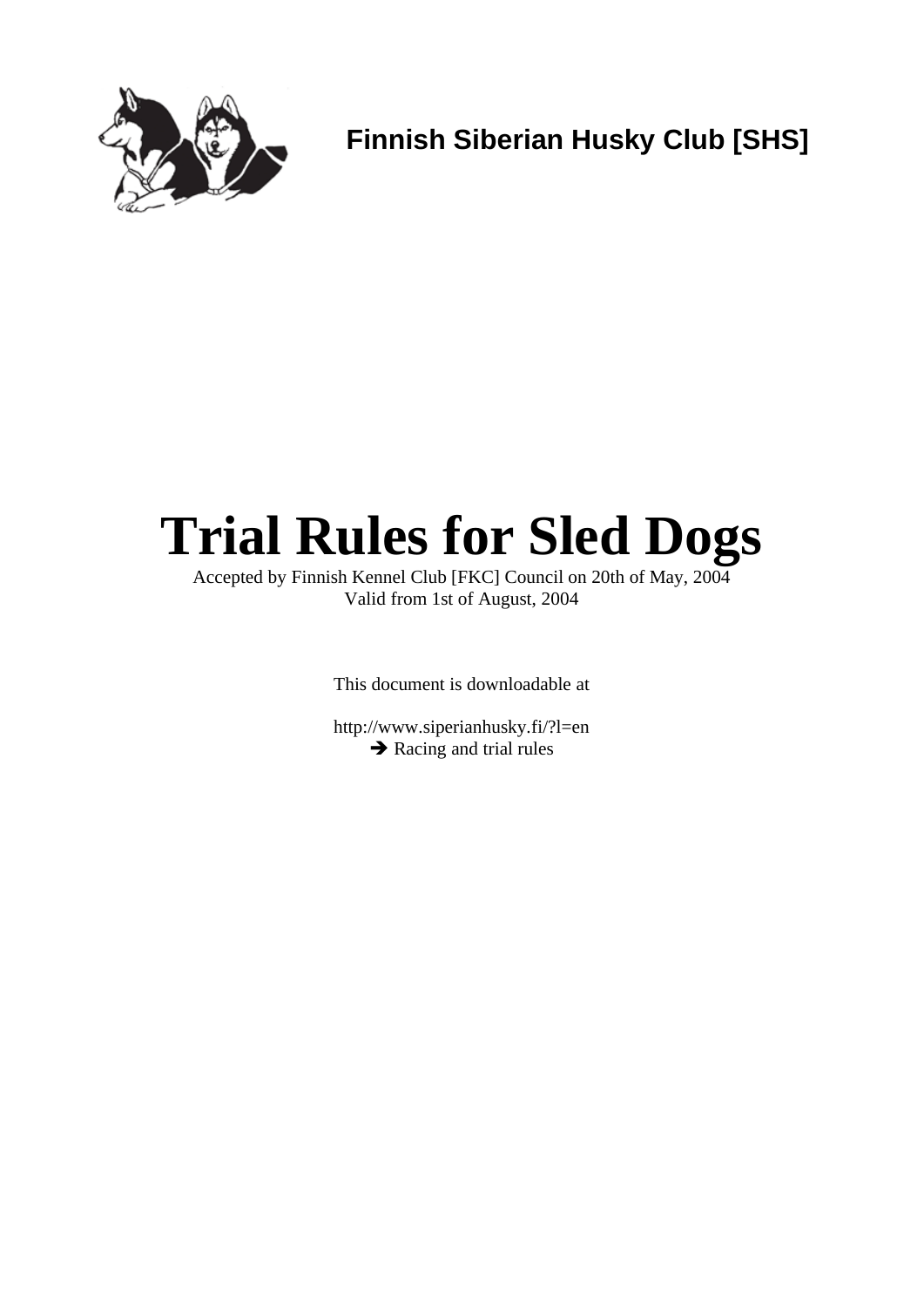#### **1. The purpose of Trials for Sled dogs**

The purpose of trials for sled dogs is to find out the hauling/pulling, speed and obedience qualities of sled dogs intended for breeding purposes, to develop enthusiasts and their mutual co-operation and to offer racing opportunities according to these rules.

#### **2. Trial Types**

Sled dog trials can characteristically be races, breed specific trials and races, open or only allowed between club members. Trials are of two types: 1) racing test and working test.

#### **3. Participating rights and restrictions**

#### Rights

Dogs participating in a trial shall be at least fifteen (15) months old in 3-10 dog teams and at least eighteen (18) months old in over ten (10) dog teams. Dogs participating in trials have to be registered [in the FKC or valid FCI registry], vaccinated and ID-marked [tattoo or microchip] according to the FKC rules.

**Restrictions** 

Dogs that are not allowed to participate in a trial:

- 1. A sick dog
- 2. A pregnant bitch thirty (30) days before delivery and forty two (42) days after delivery.
- 3. A dog that has been given medication against FKC doping rules.
- 4. A bitch in season is not eligible to participate in working trial team.

Racing test can be organized in 3-4 dog teams only if at least three (3) teams are participating. All dogs in a racing test team must be of the same breed.

Working test can be organized only if at least three (3) teams have entered.

The trial committee has the right to restrict the number of participating dogs if the trial arrangements require.

The dog owners will be informed about the acceptance to attend a trial latest on the last day of entry. The trial committee and head judge have to check the eligibility.

#### **4.Changes to rules and guidelines**

The Finnish Kennel Club verifies the changes to these rules.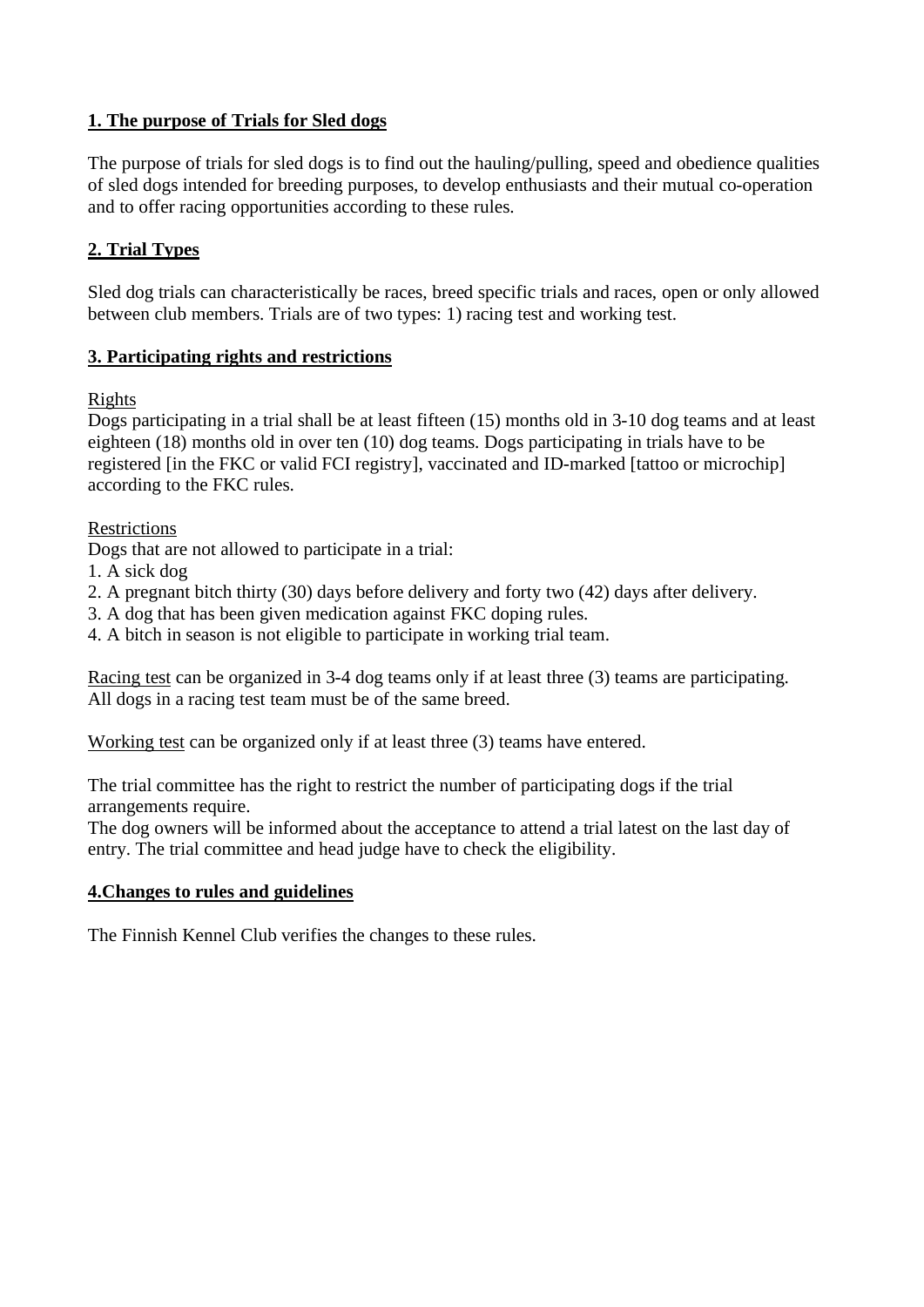### **Racing test**

Racing test is held at a sled dog race.

The following merits/prizes are used for the racing test: **Excellent (REK1) Good (REK2) Accepted (REK3) Disqualified (REK0)** 

The merits are reached according to the following table:

Base time when the number of competing teams are:

| $2 - 10$                                                       |                           | The 2 firsts average time     |  |  |
|----------------------------------------------------------------|---------------------------|-------------------------------|--|--|
| $11 - 20$                                                      | The 3 firsts average time |                               |  |  |
| Over 21                                                        | The 4 firsts average time |                               |  |  |
|                                                                |                           |                               |  |  |
| Excellent                                                      | REK1                      | Time under 105 % of base time |  |  |
| Good                                                           | REK <sub>2</sub>          | Time under 120 % of base time |  |  |
| Accepted                                                       | REK <sub>3</sub>          | Time under 130 % of base time |  |  |
| Disqualified                                                   | REK0                      | Time over 130 % of base time  |  |  |
| - A dog which is dropped out of the race does not get a merit. |                           |                               |  |  |

When calculating the base times, only teams consisting of dogs of the same breed are counted and the trial merits are granted for different breeds separately.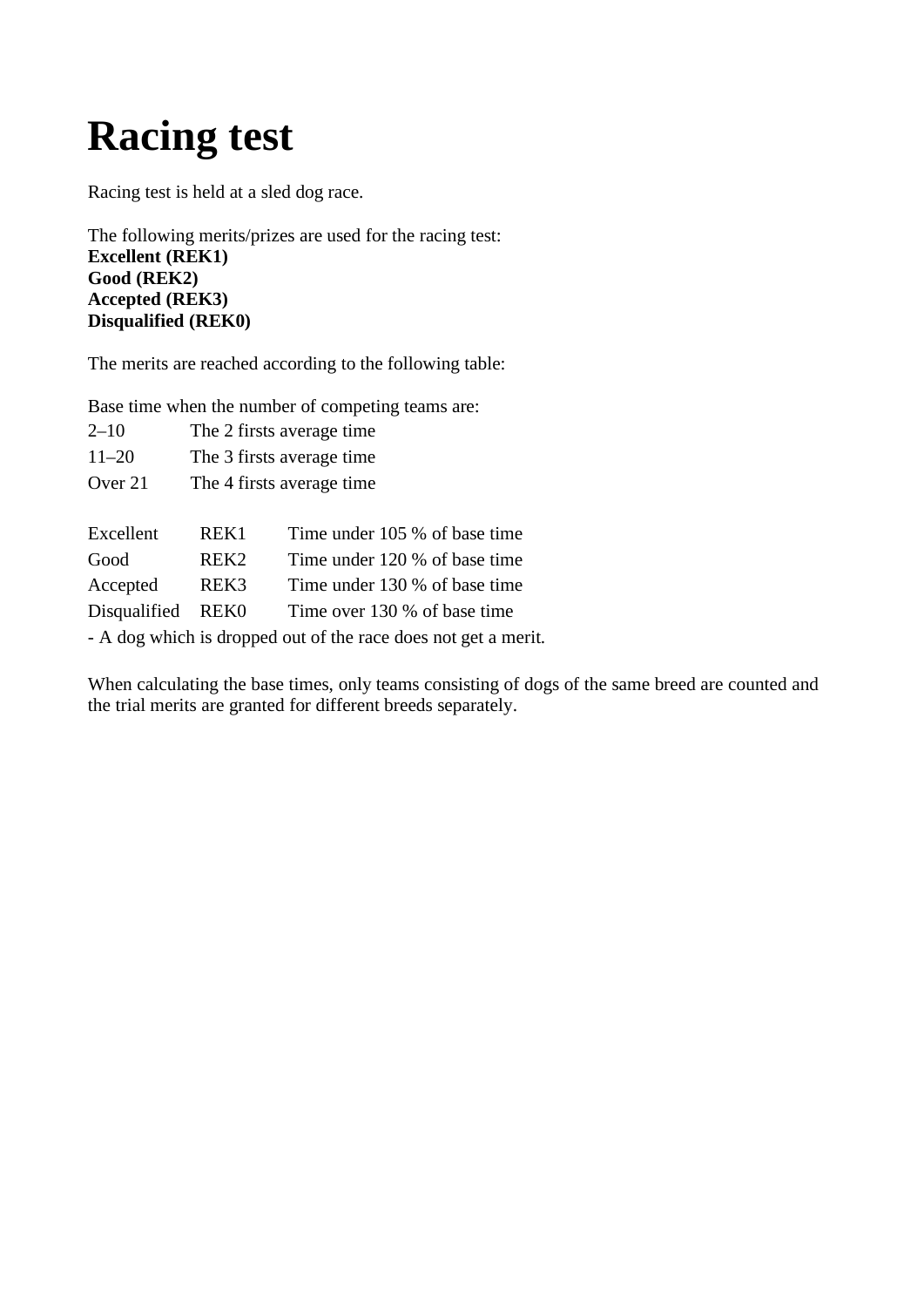### **Working test**

Working test consists of two parts, driving section and obedience section, where the qualities of the participating dog are judged.

Working test can be held in **team dog class (REKÄ-YLE)** or **leader dog class (REKÄ-JOH)**.

#### Driving section

The team has to consist of 4-7 dogs or enough according to conditions. The trial length must be long enough according to conditions and it has to comprise various terrains. The trial distance should be driven without actual pause. The weight of the burden has to be at least the weight of the team, including the weight of the judge, driver and the vehicle (sled/cart). The driver is allowed to help the team if the terrain so requires.

The driving section is driven in a terrain which includes:

- Road or corresponding clear track
- Terrain, where there is no clearly noted track

In the driving section the following parts are evaluated:

- A turns to the right and left 0-5 points
- B full about turn 0-5 points
- C crossing a road 0-5 points
- D halting the dog 0-5 points
- E encountering a moving vehicle 0-5 points
- F encountering an another team 0-5 points
- G general control of the dog 0-5 points
- H working motivation 0-10 points

Obedience section 0-5 points Co-operation and conduct 0-10 points

The following merits are used in the Working test

| <b>Excellent</b>    | REKÄ1        | $53-60$ points                                         |
|---------------------|--------------|--------------------------------------------------------|
| Good                | REKÄ2        | $40-52$ points                                         |
| Accepted            | REKÄ3        | $32-39$ points                                         |
| <b>Disqualified</b> | <b>REKÄ0</b> | Less than 32 points or 0 points in any of a-h parts or |
|                     |              | in evaluating conduct or co-operation                  |

Working test points

Sections a-h maximum 45 points.

Obedience and conduct and co-operation maximum 15 points. Alltogether maximum 60 points.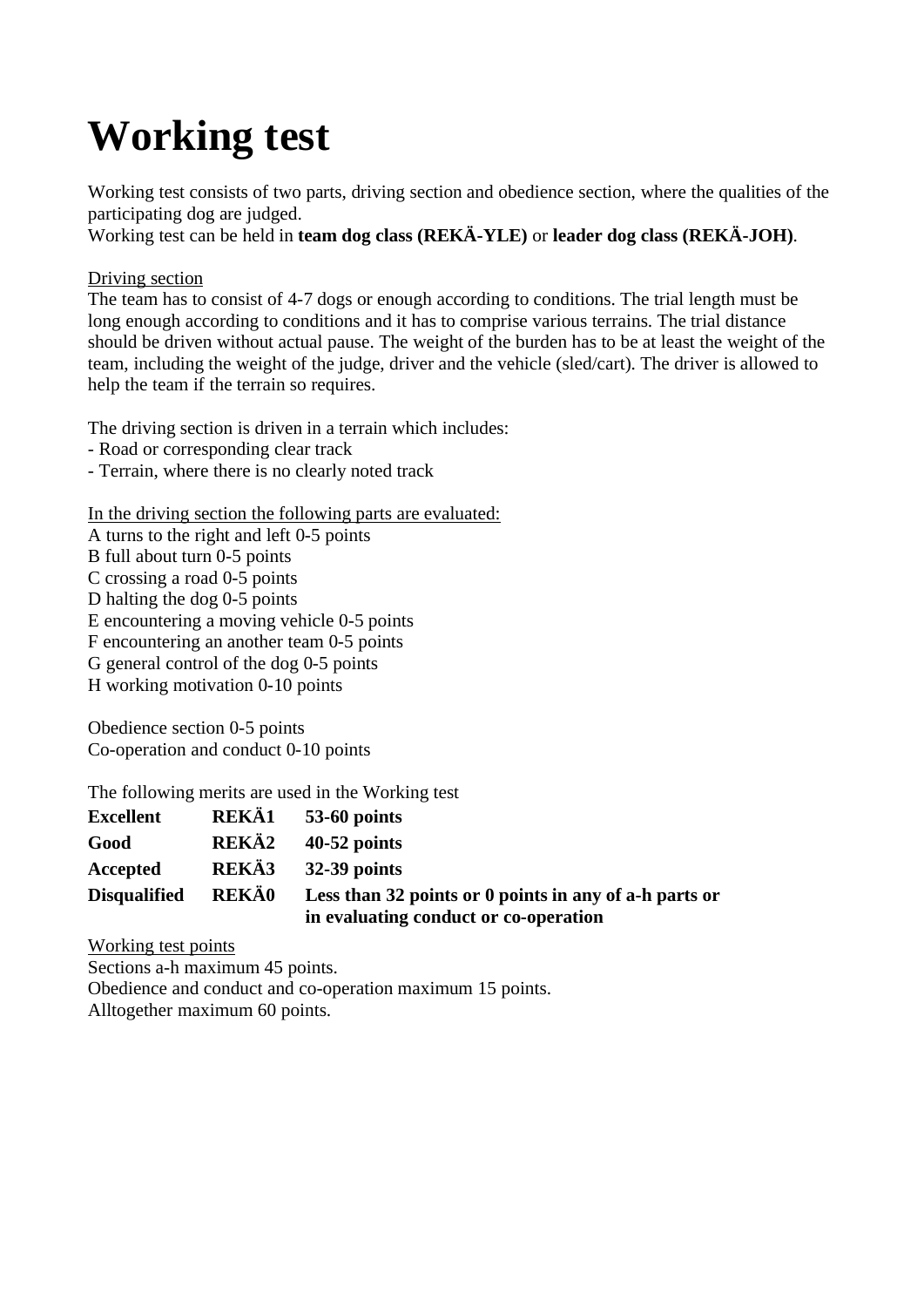### **Guidelines for judging the Working test**

Accepted by the FKC Board on 19th of February, 2004 Valid from 1<sup>st</sup> of August, 2004

#### **1. The driving section**

- In the driving section the following are evaluated A turns to the right and left B full about turn C crossing a road D halting the dog E encountering a moving motor vehicle F encountering an another team G general control of the dog
- H working motivation

Section a: turns to the right and left

Points

- 4 5 The dog turns on command
- 2 3 The dog turns after several commands
- 1 The dog turns only after several commands and causes a possibility of tangling the team
- 0 The dog turns repeatedly wrong, does not turn or causes the tangling of the team

Section b: full about turn

Points

- 4 5 The dog turns on command
- 2 3 The dog turns after several commands
- 1 The dog turns only after several commands and causes a possibility of tangling the team
- 0 The dog turns repeatedly wrong, does not turn or causes the tangling of the team

#### Section c: crossing a road

Points

- 4 5 The crossing occurs on command
- 2 3 The crossing occurs after several commands or guidance
- 1 The crossing occurs only after several commands or the dog causes a possibility of tangling the team
- 0 The dog has to be helped or the dog causes the tangling of the team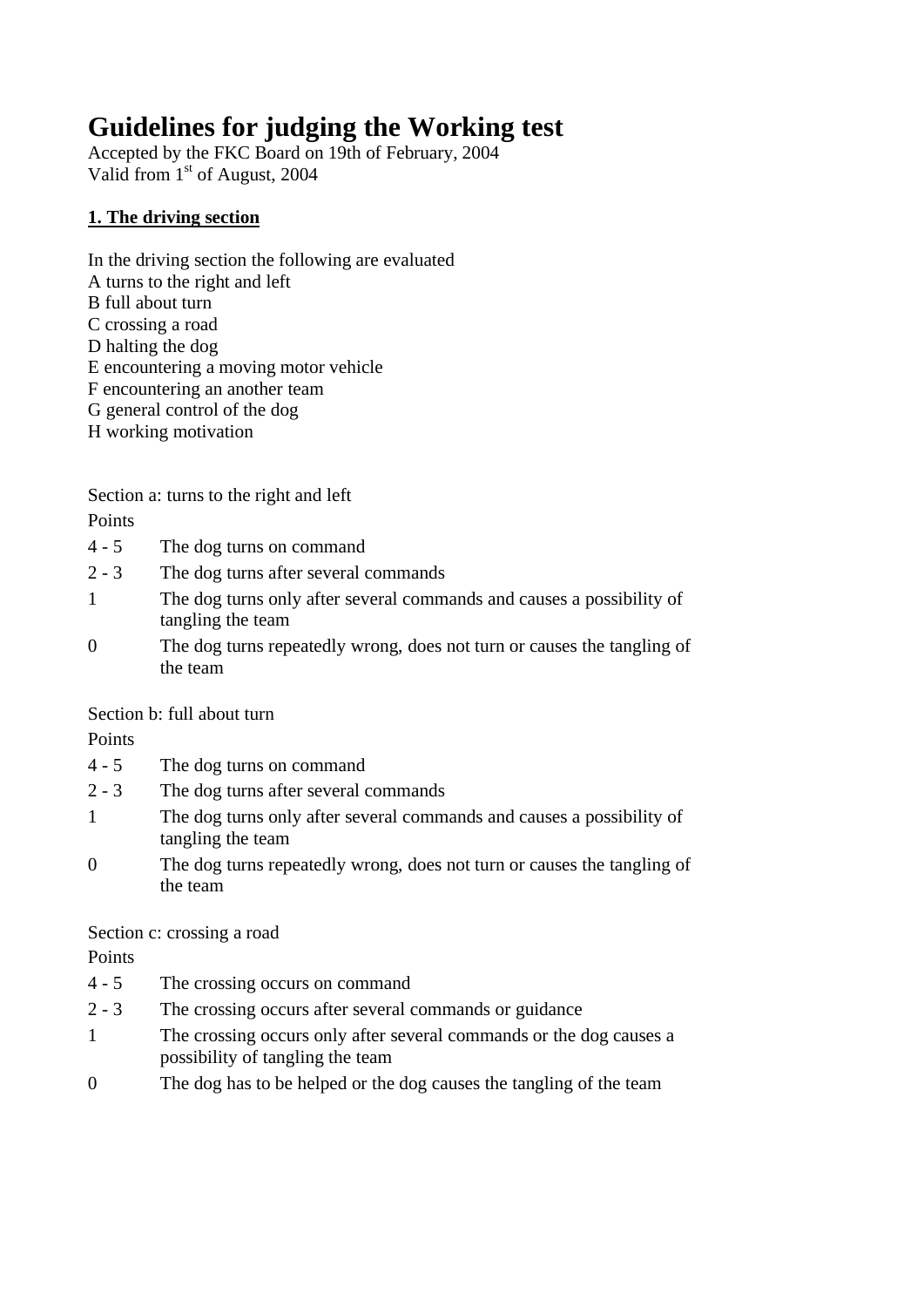Section d: halting the dog

Points

- 4 5 The dog halts on command nearly without the brake
- 2 3 The dog halts on command and the driver uses the brake
- 1 The dog does not halt without heavy use of the brake
- 0 The dog does not pay attention to the command at all

Section e: encountering a moving motor vehicle

- The dog should not be too frightened of or too interested in the moving motor vehicle Points

- 4 5 The passing occurs without confusion
- 2 3 The dog is too frightened or too interested in the moving motor vehicle
- 1 The dog is difficult to master or it is willing to follow the vehicle
- 0 The dog causes the tangling of the team

Section f: encountering an another team

Points

- 4 5 The passing occurs without confusion
- 2 3 The dog is too frightened of or too interested in the other team
- 1 The dog is disturbingly interested in the other team
- 0 The dog tries to attack the other team or causes the team or teams to tangle

Section g: general control of the dog

- The dog may show normal interest in other animals, other dogs or other disturbances, but it must be in the control of the driver

Points

- 4 5 The dog is not prone to disturbances
- 2 3 The dog is prone to disturbances
- 1 The driver has to command the dog to keep it disciplined or the driver has to stop the team
- 0 The dog is not in the control of the driver

#### Section h: working motivation

- The dog must show working motivation throughout the test.

Points

- 9 10 The dog is working throughout the test
- 6 8 The dog works incoherently, but obeys the driver
- 1 5 The dog needs continuous encouragements and works incoherently, but obeys the driver
- 0 The dog does not work enough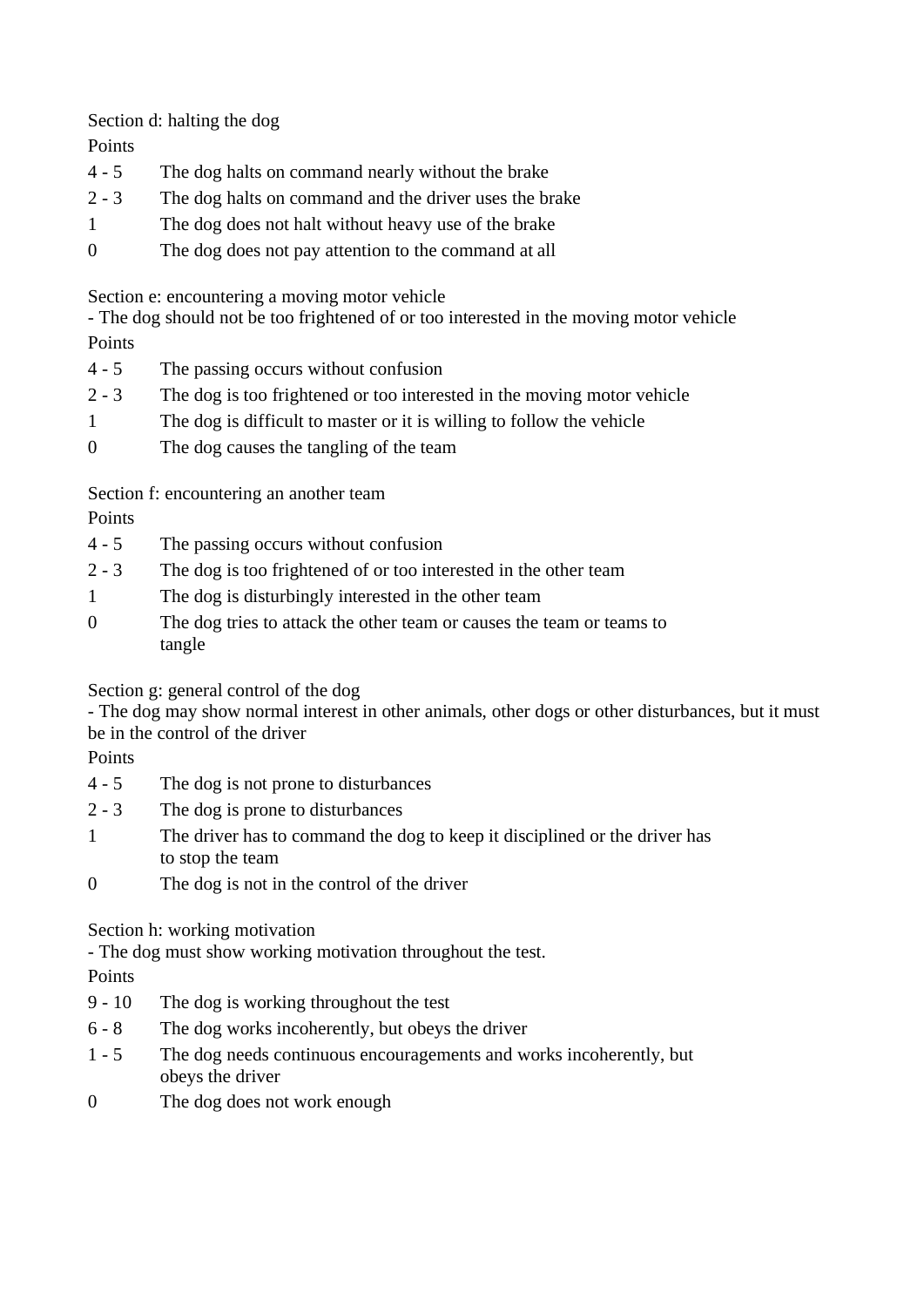#### **2. The obedience section**

The driver commands the team to stay and remains him/herself near the team. The dog participating in the test must stay on place for five (5) minutes. Points

- 4 5 The dog participating stays on place
- 2 3 The dog stays on place but shows signs of clear impatience
- 1 The driver has to command the dog to stay on place
- 0 The participating dogs causes confusion in the team

Evaluation of conduct and co-operation

Conduct and co-operation is evaluated throughout the test.

Points

- 9 10 The dog is outgoing and works with team mates without confusion
- 6 8 The dog is calm, but works with the team with some reservation
- 1 5 The dog is partly unwilling to work or bullies and causes confusion in the team
- 0 The dog shows aggression or causes confusion in the team

The head judge makes the final evaluation about the whole test in writing and can mention the merits and faults of the evaluated dog.

The head judge has the possibility to add 1-5 points to the final evaluation with argumentation.